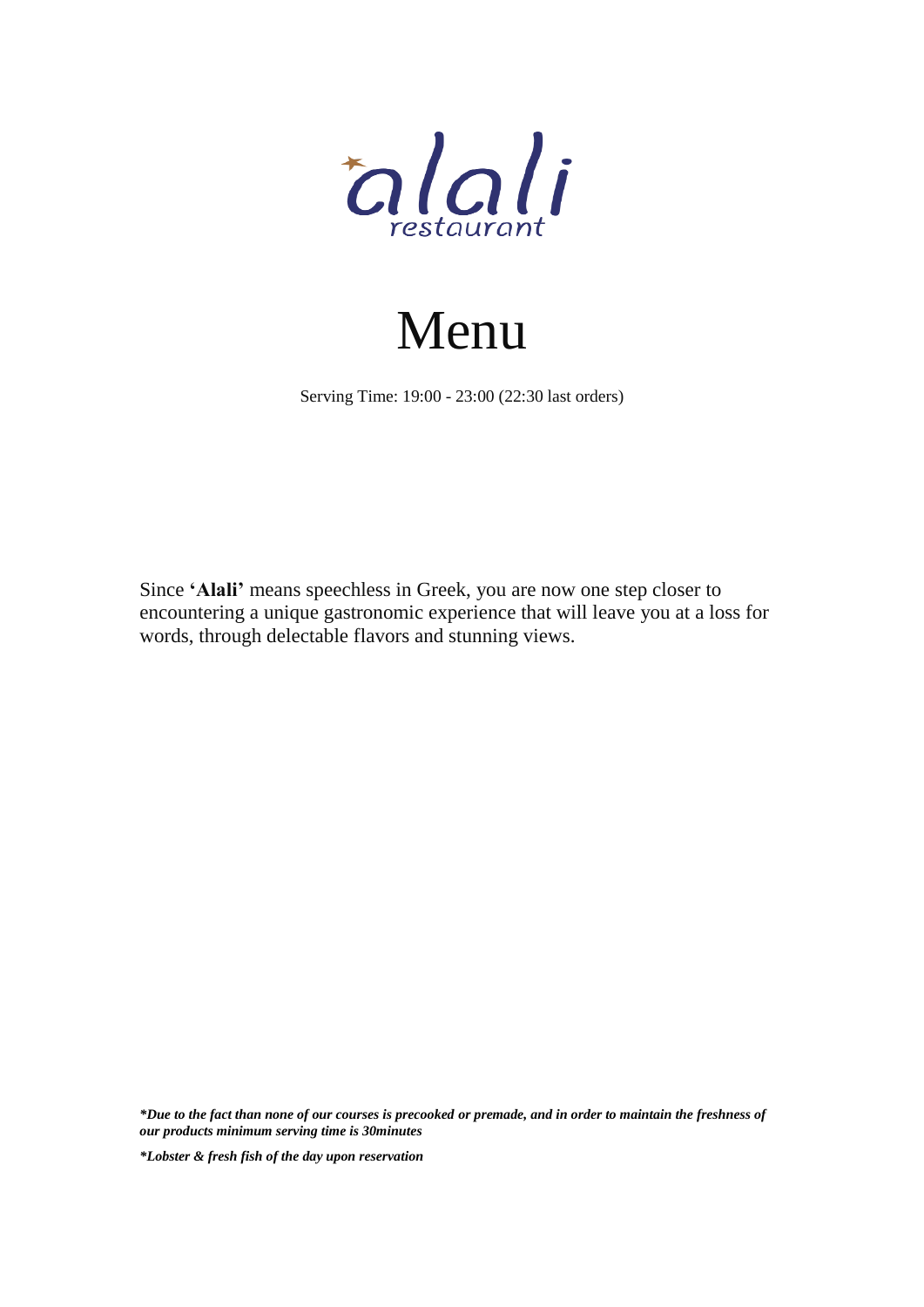# **Appetizers**

| <b>O</b> pen spinach pie with dill oil and "feta" cheese ice cream                   | 16E |
|--------------------------------------------------------------------------------------|-----|
| <b>B</b> avaroise of black and white Santorinian Fava (split peas) with tomato jelly | 15€ |
| Tart with clamps, black truffle, cauliflower foam and gold leaves                    | 18€ |
| <b>B</b> eef carpaccio with basil, caper and olives                                  | 16€ |

#### **Salads**

| Modern "Ntakos" with fresh salad leaves, cream cheese, cheese balls<br>and Greek olive caviar | 15E             |
|-----------------------------------------------------------------------------------------------|-----------------|
| Greek salad with cherry tomatoes, cucumber, sea fennel, olives and<br>marinated "feta" cheese | $13\varepsilon$ |
| Salad with crunchy baby greens, goat cheese, tomato marmalade and nuts                        | 16€             |
| <b>P</b> rosciutto salad with watermelon cubes, beans and spinach                             | 17€             |